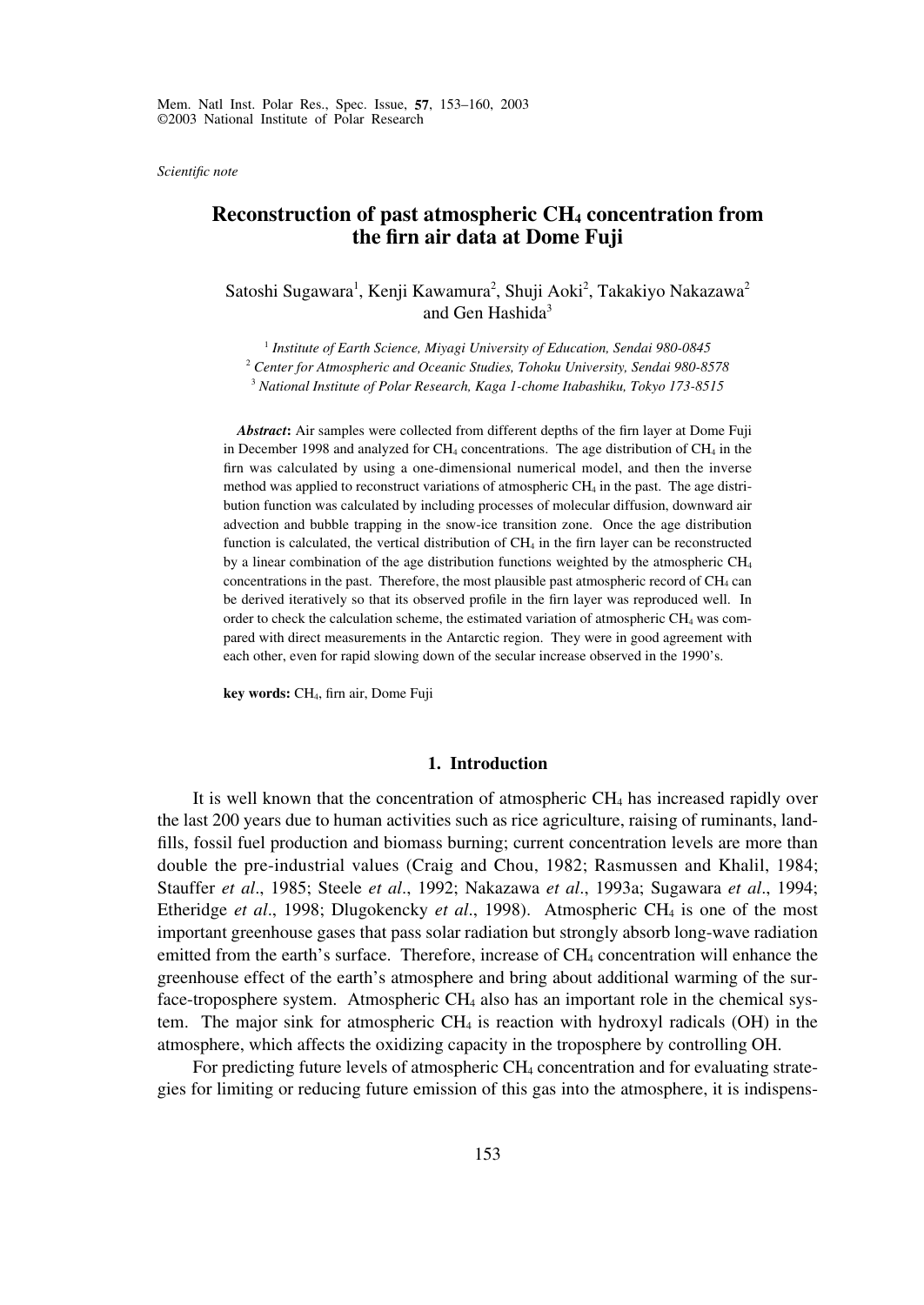able to determine the budget of the present CH4 cycle on the earth's surface quantitatively. For this purpose, the background concentration of atmospheric  $CH<sub>4</sub>$  has been measured for air samples taken from fixed stations on land, ships and aircraft (Khalil and Rasmussen, 1983; Steele *et al*., 1992; Dlugokencky *et al*., 1994; Sugawara *et al*., 1994). Firn air measurement is also an effective way to elucidate past variations of atmospheric trace gases. It is well known that air in firn of polar ice sheets is older than the surface atmosphere (Schwander, 1989; Schwander *et al*., 1988, 1993). Therefore, it is possible to estimate temporal variations of atmospheric constituents for the last few decades from their vertical distributions in firn. The age of each air constituent in firn is expressed by statistical distribution depending on depth, because the mixing of firn air is controlled mainly by molecular diffusion. Taking this into account, use of an inverse method and the age distribution should be effective for the reconstruction of past changes of atmospheric constituents. For this purpose, we applied a one-dimensional diffusion model to the CH4 concentration in firn air at Dome Fuji, Antarctica. Air samples were analyzed precisely not only for CH<sub>4</sub> concentration, but also for a number of other gas concentrations and isotopic ratios, at Tohoku University. Therefore, it should be possible to estimate past atmospheric changes of various species and isotopes. In this study, we focus on reconstruction of the  $CH<sub>4</sub>$  concentration, and assess its validity by comparing with direct measurements.

## **2. Model descriptions**

We developed a one-dimensional diffusion model assuming that the firn structure was homogeneous horizontally. The basic process of air movement in firn was the same as proposed originally by Schwander *et al*. (1993) and used subsequently by Trudinger *et al*. (1997) and Rommelaere *et al*. (1997). It was assumed that the molecular diffusion flux in the open pore space arises from the gradient of trace gas quantity and the gravitational effect

$$
F = -D\left[s\frac{\partial}{\partial z}\left(\frac{c}{s}\right) - \frac{mgc}{RT}\right].
$$
 (1)

Here, *D* denotes the diffusion coefficient of the trace gas molecule to be considered. This coefficient is not a pure molecular diffusion coefficient, but an effective value for the tortuous space in the firn layer. Therefore, it is called 'effective diffusivity' to distinguish it from the pure diffusion coefficient. The variables *s*, *c* and *T* represent the open porosity, the trace gas quantity (mol  $m^{-3}$ ) and the firn temperature (K), respectively. The constants *m*, *g*, and *R* are the mass number of the trace gas (kg mol<sup>-1</sup>), the acceleration of gravity (m  $s^{-2}$ ), and the gas constant (J mol<sup>-1</sup> K<sup>-1</sup>), respectively. The vertical advection flux of the trace gas, which is caused by air trapping at the close-off zone and downward bulk motion of firn, is also important, especially for sites with large accumulation rates. Schwander *et al*. (1993) assumed a successive shifting down of discretely divided firn layers, while Trudinger *et al*. (1997) introduced a coordinate system which moves downward at the vertical velocity of firn. In this study, we adopted an expression by Rommelaere *et al*. (1997). Mass conservation of the trace gas is given by

$$
\frac{\partial c}{\partial t} + \frac{\partial (vc)}{\partial z} + \frac{\partial F}{\partial z} + rc = 0,
$$
 (2)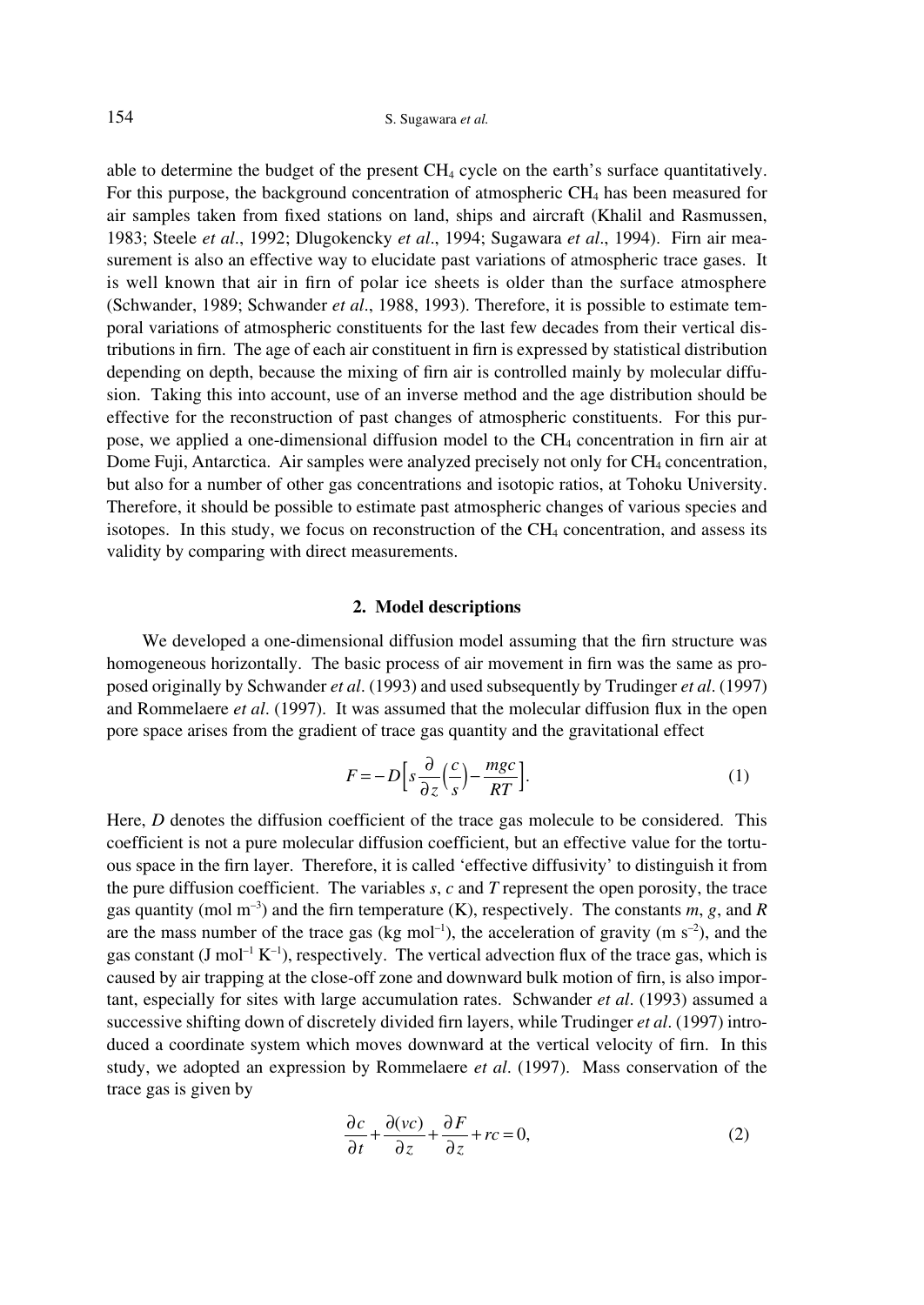for the open pore space and

$$
\frac{\partial c_b}{\partial t} + \frac{\partial (v_f c_b)}{\partial z} - rc = 0,
$$
\n(3)

for bubbles. Here,  $c$  and  $c<sub>b</sub>$  are the trace gas quantities in the open pore space and bubbles (mol  $m^{-3}$ ), respectively. The vertical velocity of air in the open pore space (m  $s^{-1}$ ), *v*, is distinguished from that of firn itself,  $v_f$ . At the transition zone where the open pore air is gradually trapped into bubbles, mass conservation is calculated by using the bubble trapping rate,  $r (s^{-1})$ . This simply means that a portion of the trace gas quantity in the open pore space, *rc*, is added to bubbles. A mathematical expression of the bubble trapping rate is given by Rommelaere *et al*. (1997) to be

$$
r = -v_f \frac{s_t}{s} \frac{\partial}{\partial z} \left( \frac{s}{s_t} \right),\tag{4}
$$

where  $s_t$  is the total porosity. The total porosity was calculated from the firn density data (Dome-F Ice Core Research Group, 1998) using the equation

$$
s_{t} = 1 - \frac{\rho}{\rho_{ice}},\tag{5}
$$

where  $\rho$  and  $\rho_{\text{ice}}$  are the densities of firn and ice (kg m<sup>-3</sup>), respectively. At the transition zone, the porosity should be divided into open and closed. In this study, the closed porosity,  $s<sub>c</sub>$ , was calculated by using the empirical equation given by Schwander (1989)

$$
s_{\rm c} = s_{\rm t} \exp\left(75\left(\frac{\rho}{\rho_{\rm close}} - 1\right)\right),\tag{6}
$$

where  $\rho_{\text{close}}$  is the density at the close-off depth (kg m<sup>-3</sup>). Under the steady state condition for firn densification, the vertical velocity of firn,  $v_f(z)$ , is simply given by

$$
v_{\rm f} = \frac{a_{\rm s}}{\rho},\tag{7}
$$

where  $a_s$  is the accumulation rate (kg m<sup>-2</sup> s<sup>-1</sup>). Equations (2) and (3) denote conservation of mass for the trace gas. However, the equations for the concentrations are preferable for more accurate calculation. The concentrations in the open pore space and bubbles,  $x$  and  $x<sub>b</sub>$ , are expressed by

$$
x = \frac{c}{c_{\text{air}}} \quad \text{and} \quad x_{\text{b}} = \frac{c_{\text{b}}}{c_{\text{air},\text{b}}},\tag{8}
$$

respectively. Here,  $c_{air}$  and  $c_{air,b}$  are the air quantities for the open pore space and bubbles  $\pmod{m^{-3}}$ , respectively. The vertical profile of the air quantity in the open pore space was calculated from the barometric equation,

$$
c_{\text{air}}(z) = c_{\text{air},0} \exp\left(\frac{m_{\text{air}}gz}{RT}\right). \tag{9}
$$

Here, the air quantity at the surface  $(\text{mol m}^{-3})$ ,  $c_{\text{air,0}}$  depends on the mean atmospheric pressure at the site. The air quantity in bubbles (mol  $m^{-3}$ ),  $c_{air,b}$ , and vertical advection velocity of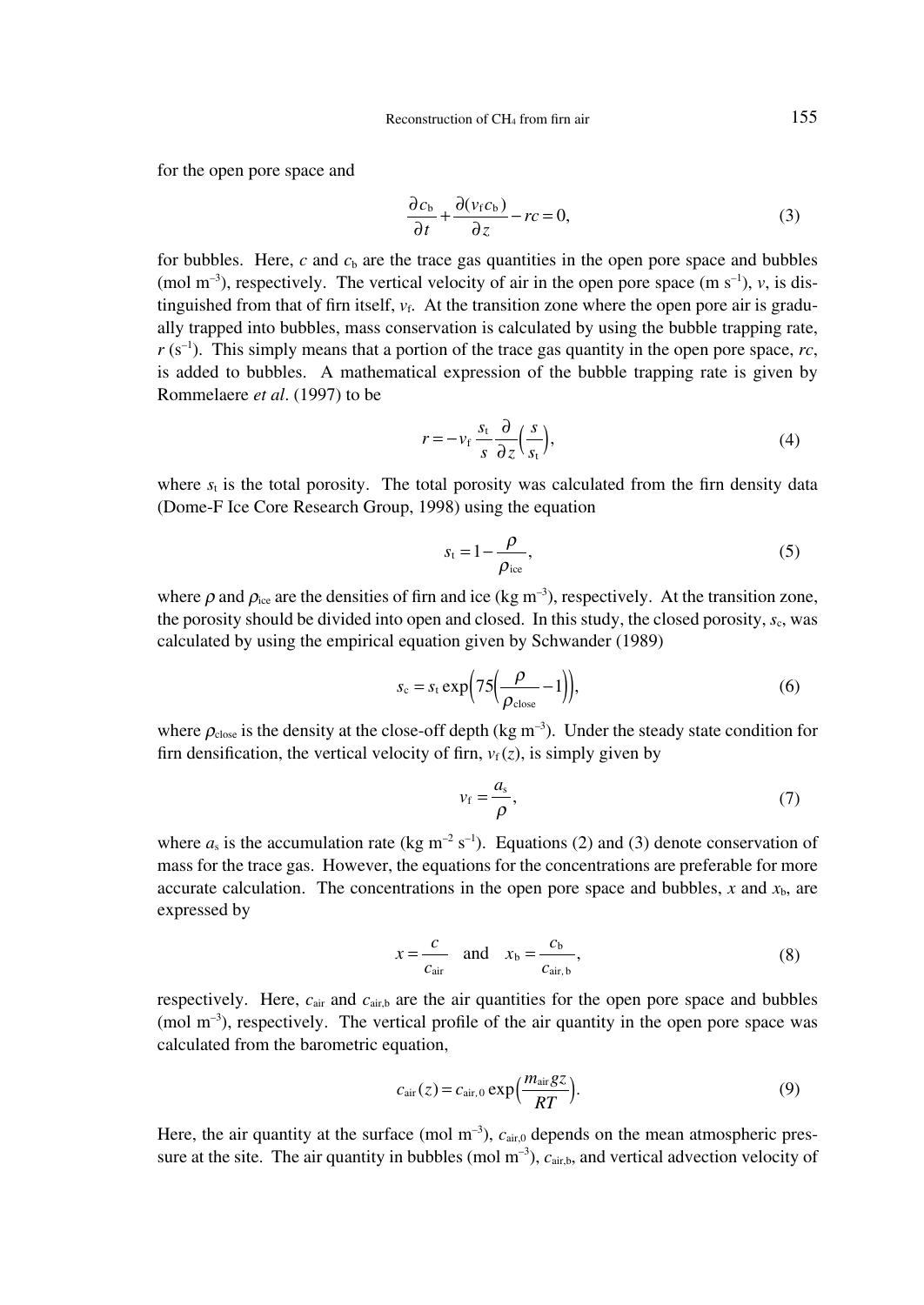156 S. Sugawara *et al.*

open pore air  $(m s<sup>-1</sup>)$ , *v*, were determined by integrating the mass conservation equations of air in open and closed pores,

$$
\frac{\partial (vc_{\text{air}})}{\partial z} + rc_{\text{air}} = 0 \quad \text{and} \quad \frac{\partial (v_f c_{\text{air},b})}{\partial z} - rc_{\text{air}} = 0. \tag{10}
$$

The conservation equation for the concentration can be written by using eqs.  $(2)$ ,  $(3)$ ,  $(8)$ ,  $(9)$ , and (10),

$$
\frac{\partial x}{\partial t} = D \frac{\partial^2 x}{\partial z^2} + \alpha \frac{\partial x}{\partial z} + \beta x,\tag{11}
$$

and,

$$
\frac{\partial x_{\rm b}}{\partial t} = -v_{\rm f} \frac{\partial x_{\rm b}}{\partial z} + r \frac{c_{\rm air}}{c_{\rm air, b}} (x - x_{\rm b}),\tag{12}
$$

where

$$
\alpha = -\nu + \frac{\partial D}{\partial z} + D \Big[ \frac{(m_{\text{air}} - m)g}{RT} + \frac{1}{c_{\text{air}}} \frac{\partial c_{\text{air}}}{\partial z} \Big] \text{ and}
$$
  

$$
\beta = \frac{(m_{\text{air}} - m)g}{RT} \Big( \frac{\partial D}{\partial z} + \frac{D}{c_{\text{air}}} \frac{\partial c_{\text{air}}}{\partial z} \Big).
$$
 (13)

To solve the differential eq. (11) numerically, the Crank-Nicolson method (Crank, 1975) was applied. In this method, implicit and explicit differentiations in time domain were added with the same weight for stable calculation. Thus, we obtain a tridiagonal system of discrete variables of the concentration, which can be easily solved by using the Thomas algorithm (Hirsch, 1988). The upwind differential method was applied to solve eq. (12). In this method, the stability of the numerical integration is controlled by the Courant number

$$
\mu = \nu_f \frac{\Delta t}{\Delta z},\tag{14}
$$

which should be less than 1 for stable calculation. We set 1.0 day and 1.0 m for ∆*t* and ∆*z*, respectively, so that the Courant number became sufficiently small, *i.e.* less than 10<sup>-3</sup>. In this connection, the vertical velocity of firn,  $v_f$ , is smaller than about 11 cm year<sup>-1</sup> at Dome Fuji. Since the accumulation is very small at Dome Fuji, as shown in Table 1, the bubble trapping at the close-off zone occurs slowly. Under such conditions, the advection velocity of air in the open pores becomes low.

*Table 1. Geographical information on Dome Fuji and parameters used for model simulation.*

| Location                                            | 77°19'S, 39°42'E |
|-----------------------------------------------------|------------------|
| Elevation (m a.s.l.)                                | 3810             |
| Sampling date                                       | Dec. 13-25, 1998 |
| Accumulation (kg m <sup>-2</sup> yr <sup>-1</sup> ) | 32               |
| Surface density ( $kg \, \text{m}^{-3}$ )           | 300              |
| Mean temperature $(K)$                              | 215              |
| Mean pressure (hPa)                                 | 600              |
| Thickness of diffusive layer (m)                    | 104              |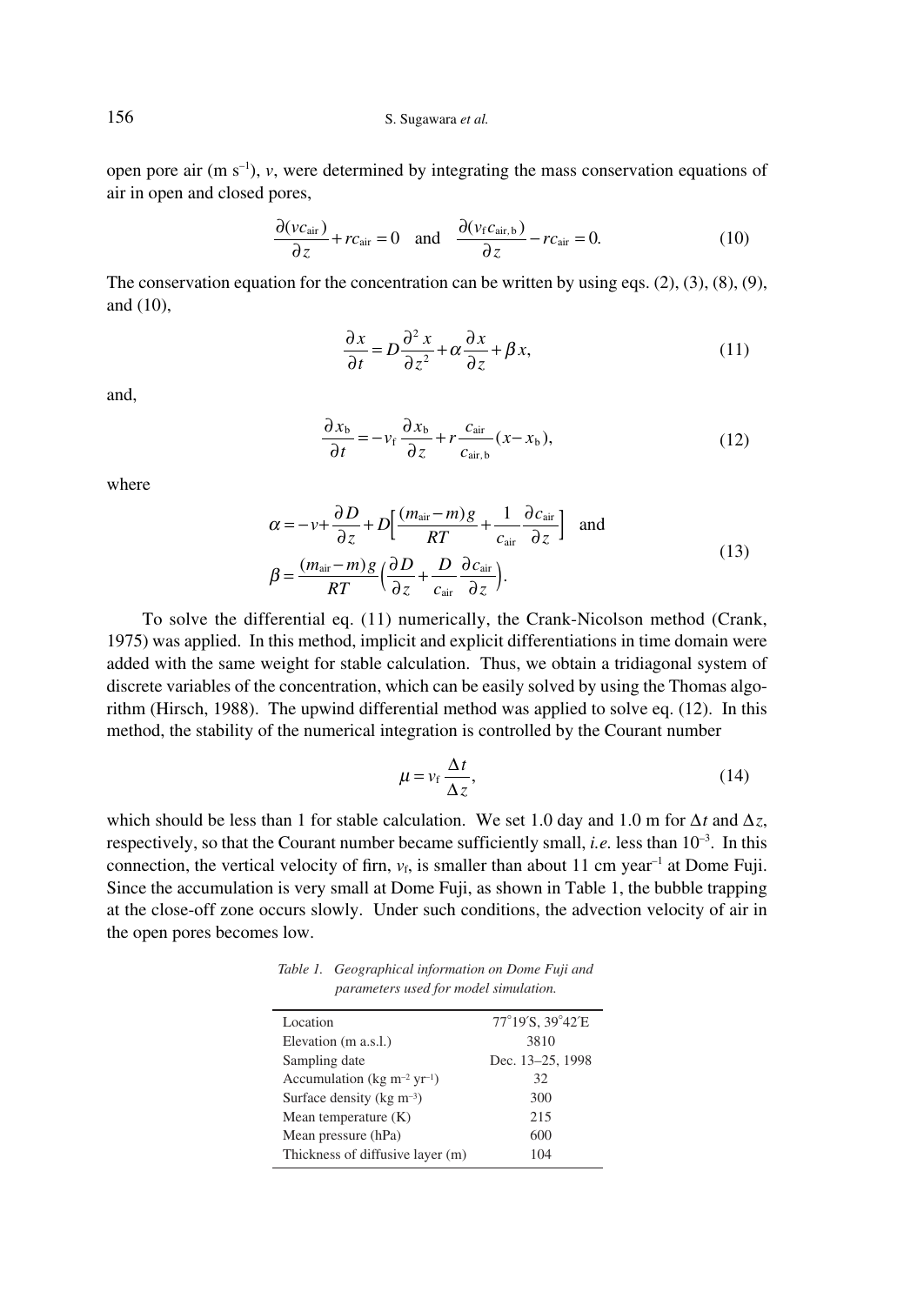#### **3. Effective diffusivity**

In this study, we derived the effective diffusivity of  $CO<sub>2</sub>$  by using an iterative procedure so that the vertical profile of the  $CO<sub>2</sub>$  concentration observed in firn was well reproduced. For this purpose, the time series of  $CO<sub>2</sub>$  concentration for the past 273 years was constructed on the basis of data from analyses of an Antarctic H15 ice core for 1725–1957 (Nakazawa *et al*., 1993b; Kawamura *et al*., 1997) and *in situ* measurements at the South Pole for 1957–1984 (Keeling *et al*., 1995) and Syowa Station for 1984–1998 (Aoki *et al*., 2000; Morimoto *et al*., 2003). Using the time series of the atmospheric  $CO<sub>2</sub>$  concentration and an initial guess for the effective diffusivity, the vertical distribution of the  $CO<sub>2</sub>$  concentration in firn was integrated from January 1725 to the date when the firn air was sampled at Dome Fuji. The vertical profile of the  $CO<sub>2</sub>$  concentration on the sampling date could be changed by employing different effective diffusivities. Therefore, the effective diffusivity was revised iteratively until the standard deviation of the concentration differences became smaller than 1 ppmv. The effective diffusivity at Dome Fuji estimated by this reconstruction method decreases slightly with increasing depth in the layer between 0 and 20 m and then steeply in the layer below 20 m. The effective diffusivity for CH4 molecules was obtained by multiplying that for CO<sub>2</sub> molecules by a factor of 1.291 (Trudinger *et al.*, 1997).

The age distribution of  $CH_4$  molecules in firn at Dome Fuji was calculated as a response function to an impulse given at the surface of the ice sheet. This calculation was done for 1000 years to obtain the age distribution of bubble air below the close-off zone as well, although the results for bubble air were not used in this study. The age distributions of CH4, thus calculated, are shown in Fig. 1. The mean age in open pore air was estimated to be about 23 years at 104 m, just above the close-off depth.



*Fig. 1. Age distributions of CH*<sup>4</sup> *in (a) open pores and (b) bubbles at selected depths in firn at Dome Fuji.*

### **4. Reconstruction method**

As mentioned above, the past variation of the atmospheric  $CH<sub>4</sub>$  was reconstructed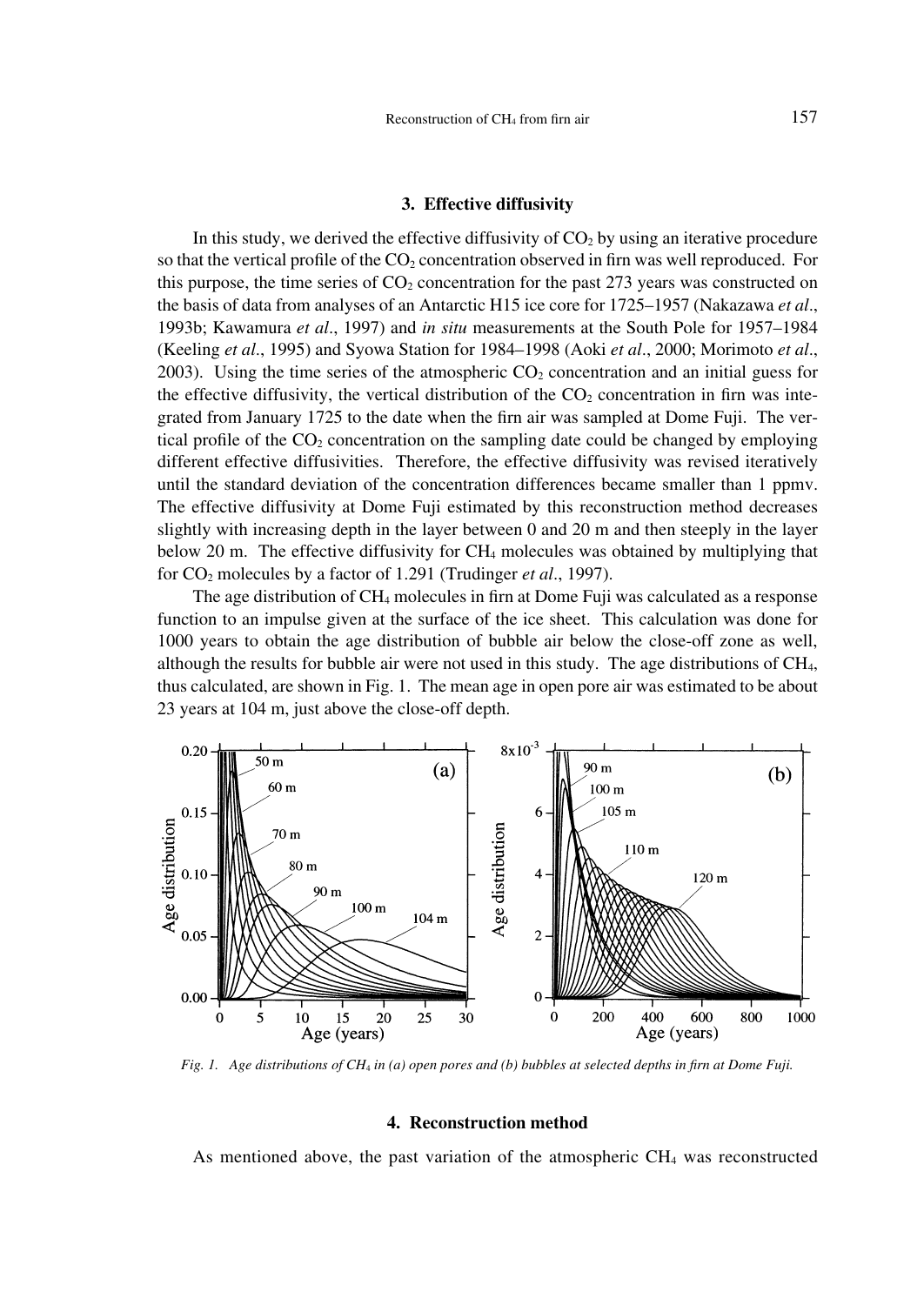inversely from its measured values in firn at Dome Fuji, using an iterative procedure. Before starting the iteration, the  $CH_4$  concentrations observed in firn were rearranged in the time domain by calculating the mean ages from the age distributions of  $CH<sub>4</sub>$  at the respective depths, for use as a first guess of the atmospheric  $CH_4$  in the past. The iterative procedure consisted mainly of the following three steps. First, the vertical profile of the  $CH<sub>4</sub>$  concentration in firn was calculated by using its age distribution and the first guess of the atmospheric CH4 variation history. Second, the profile of the CH4 concentration, thus calculated, was compared with that fitted to the observed values, and then the differences between the calculated and observed CH4 concentrations were obtained. Finally, the initially guessed values of the atmospheric CH4 concentration were revised by slightly adjusting the respective values in proportional to the differences obtained in the second step. These steps were repeated until the standard deviation of the differences reached its minimum value, which was less than 7.0 ppbv.

#### **5. Results and discussion**

Air was sampled at 14 different depths ranging from 10 to 104 m in firn at Dome Fuji. At the same time, two samples were also collected at the surface of the ice sheet. Details of the experimental air sampling procedure and the  $CH<sub>4</sub>$  concentration data in firn at Dome Fuji have been described elsewhere (Kawamura, 2000). Since systematic measurements of the atmospheric CH4 concentration have been carried out in the Antarctic region since the 1980s (Dlugokencky *et al*., 1994, 1998; Aoki *et al*., 1992), the results reconstructed in this study can be compared with those from direct observations. The data from the Law Dome ice core (Etheridge *et al*., 1998) were also used for the atmospheric CH4 concentrations during the period 1700–1950, to initialize the vertical  $CH_4$  distribution in firn. The  $CH_4$  concentrations reconstructed from the Dome Fuji data are shown in Fig. 2, together with the results of direct atmospheric measurements at the South Pole by NOAA/CMDL (available on their website, http://www.cmdl.noaa.gov/) and Syowa Station by NIPR and Tohoku University (our unpublished data). Both data sets were corrected for the difference between the concentration scales employed by NOAA/CMDL and NIPR-Tohoku University. As seen in this fig-



*Fig. 2. Variations of the atmospheric CH*<sup>4</sup> *concentration reconstructed from its vertical profile observed in firn at Dome Fuji (thick solid line) and observed directly at the South Pole (thin line) and Syowa Station (dashed line).*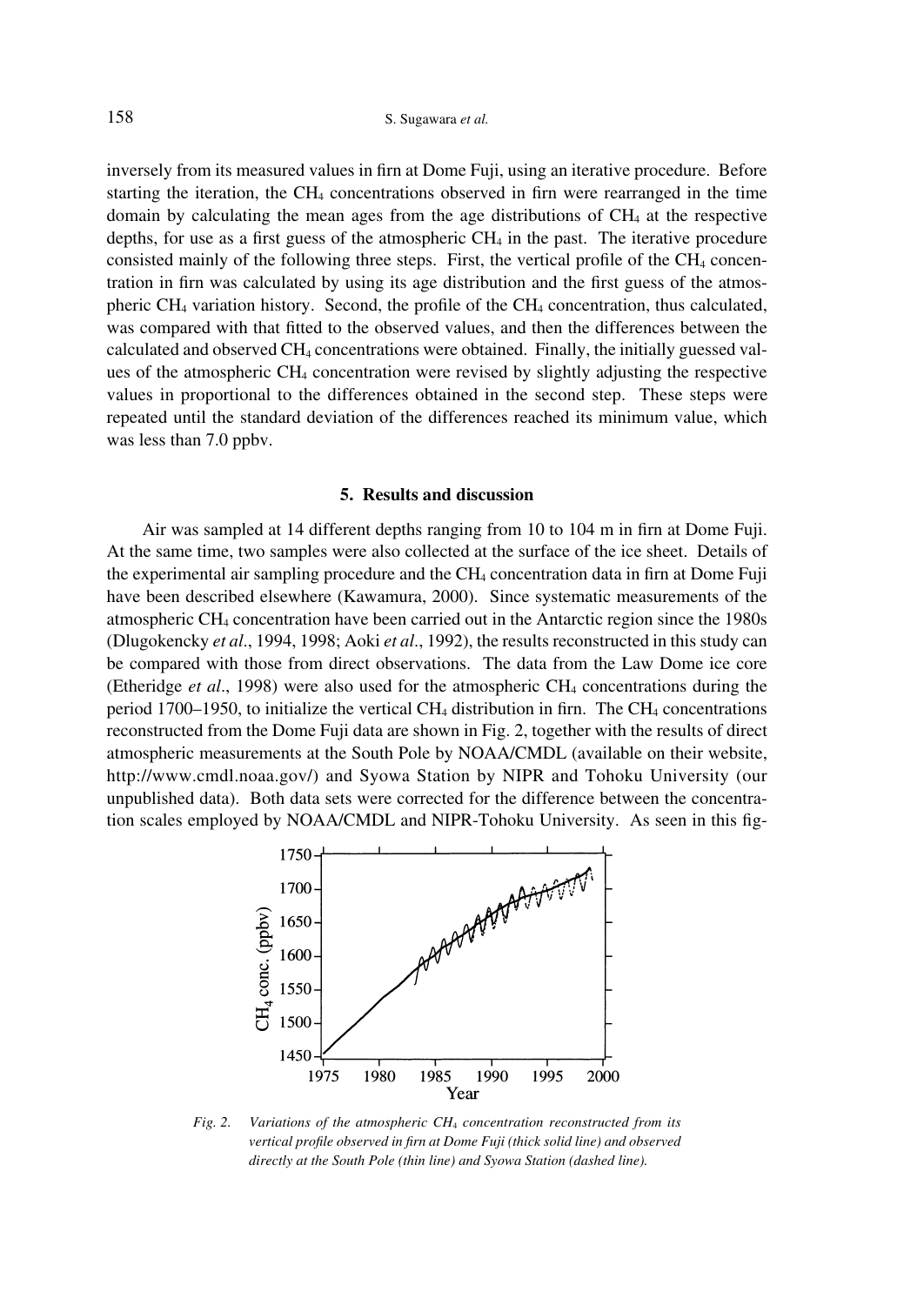ure, the variations of the atmospheric CH4 concentration estimated in this study are in good agreement with those from the direct measurements at the Antarctic stations; the present result is always within the observed range of the concentration including the seasonal cycle. It is also obvious that not only the monotonic  $CH<sub>4</sub>$  increase during the 1980s, but also the stagnation of the increasing trend during the 1990s, was reconstructed well by using the present method. The CH4 variations estimated in this study are slightly higher than those from direct measurements during the last 5 years. This discrepancy may be attributed to relatively higher CH4 concentrations observed at depth shallower than 30 m in the firn. In this zone, the seasonal variations of the atmospheric CH4 concentration should be propagated downward. Therefore, the vertical air sampling interval should be shorter in the shallower zone for more precise reconstruction.

#### **6. Conclusions**

A one-dimensional diffusion model was developed based on the theoretical formulation proposed by Schwander *et al.* (1993) and Rommelaere *et al.* (1997). The effective diffusivity in firn at Dome Fuji was estimated, so that the vertical  $CO<sub>2</sub>$  profile in firn was reproduced well by using the atmospheric  $CO<sub>2</sub>$  concentration history at the surface of the ice sheet. The iteration method was developed for reconstructing the past variations of atmospheric components from their vertical profiles observed in firn. This method was applied to the  $CH<sub>4</sub>$  data, and the result obtained was found to be consistent with direct atmospheric measurements in the Antarctic region. For better understanding of the  $CH<sub>4</sub>$  cycle on the Earth's surface, combined analyses of the long-term variations of the CH<sub>4</sub> concentration and its  $\delta^{13}$ C and  $\delta$ D in the atmosphere are required. The method developed in this study should contribute significantly to such analyses.

#### **Acknowledgments**

We are deeply grateful to Dr. T. Yamada, Institute of Low Temperature Science, Hokkaido University, and Dr. K. Suzuki, Shinshu University, for collecting firn air at Dome Fuji.

#### **References**

- Aoki, S., Nakazawa, T., Murayama, S. and Kawaguchi, S. (1992): Measurements of atmospheric methane at Japanese Antarctic Station, Syowa. Tellus, **44B**, 273–281.
- Aoki, S., Nakazawa, T., Morimoto, S., Hashida, G., Shiobara, M. and Yamanouchi, T. (2000): Atmospheric CO<sub>2</sub> concentration data observed at Syowa Station from 1984 to 1992. JARE Data Rep., **251** (Meteorology 34), 55 p.
- Craig, H. and Chou, C.C. (1982): Methane: The record in polar ice cores. Geophys. Res. Lett., **9**, 1221–1224.
- Crank, J. (1975): The Mathematics of Diffusion. Oxford, Clarendon, 414p.
- Dlugokencky, E. J., Steele, L. P., Lang, P. M. and Masarie K. A. (1994): The growth rate and distribution of atmospheric methane. J. Geophys. Res., **99**, 17021–17043.
- Dlugokencky, E.J., Masarie, K.A., Lang, P.M. and Tans, P.P. (1998): Continuing decline in the growth rate of the atmospheric methane burden. Nature **393**, 447–450.
- Dome-F Ice Core Research Group (1998): Preliminary investigation of paleoclimate signals recorded in the ice core from Dome Fuji station, east Dronning Maud Land, Antarctica. Ann. Glaciol., **27**, 338–342.